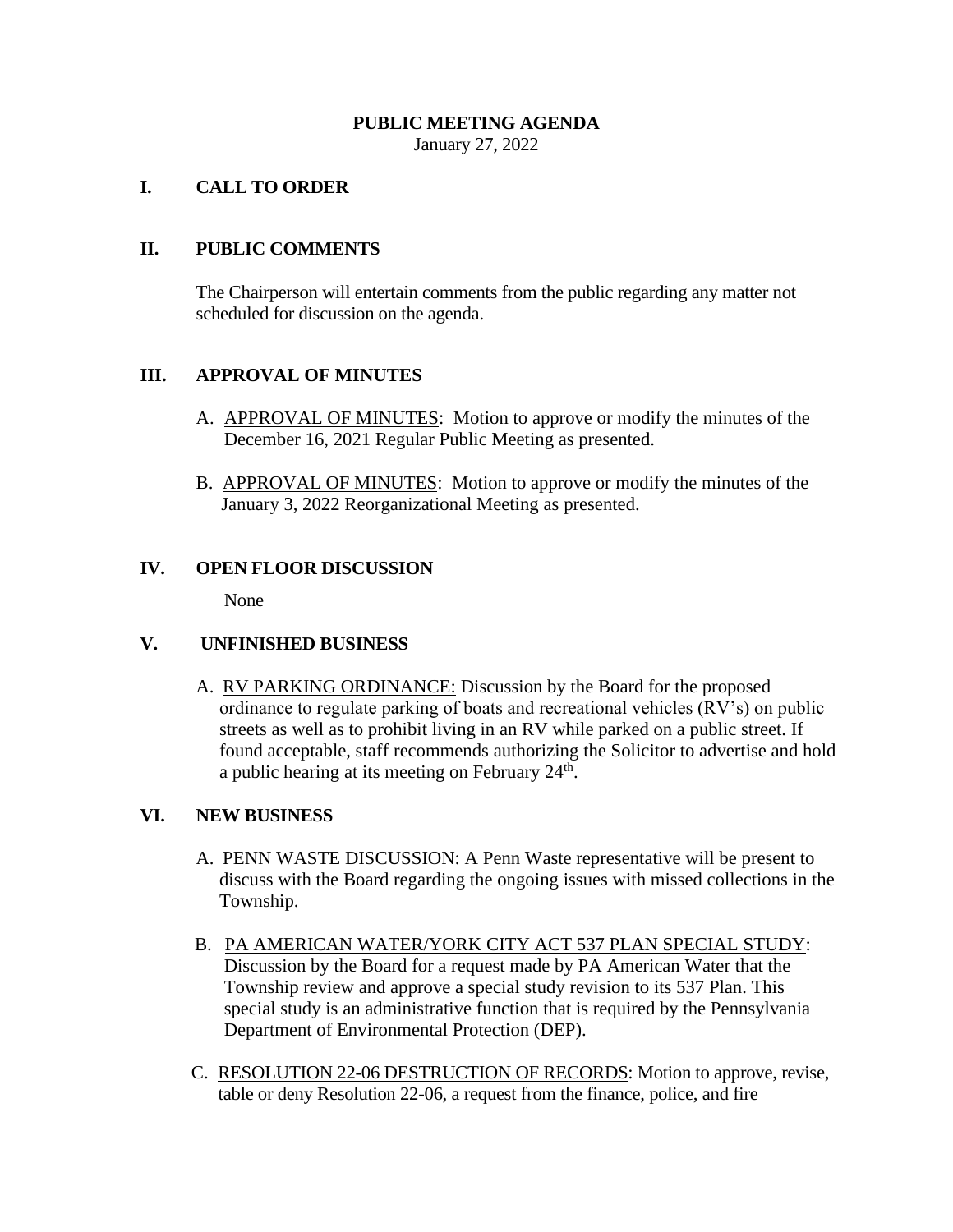departments for the destruction of various Financial, Police and Fire Department Records as listed:

- 2012 West Manchester Township Firefighters Relief Association Accounts Payable/Accounts Receivable/Bank Statements/Cash Receipts
- 2012 Lincolnway Fire Company Accounts Payable/Accounts Receivable/Bank Statements/Cash Receipts
- 2012 Shiloh Fire Company Accounts Payable/Accounts Receivable/Bank Statements/Cash Receipts
- 2015 Personnel Files (Only those who are no longer with the department)
- 2015 Incident Reports
- 2017 Incident Logs, Driver Logs, Activity Logs
- 2014 Sewer/ Trash: Sewer Cards, Lock Box, Bank Statements, Accounts Payable, Accounts Receivable, Checks
- 2014 General Fund: Payroll, Accounts Payable, Accounts Receivable, Checks
- 2014 General Fund: Bank Statements
- 2016 Accidents
- 2016 Traffic Citations & Driving Records, Read File MCSAP Reports, Certificates of Accuracy for Vehicles Requests for Police Reports, Routine Correspondence, Monthly Reports, False Alarm Letters & Invoices, Selective Speed Enforcement, Seized License/Registrations and Tow Sheets.
- 2019 Parking Tickets, Warnings, PT-10's Incidents & Services (with attachments), Criminal History Checks (no record found), Dog Law, Curfew, Abandoned Vehicle Letters and Solicitation Permit Applications.
- D. T-865 SURETY REDUCTION FOR FINAL LAND DEVELOPMENT PLAN FOR 1441 OLD SALEM ROAD: Motion to approve, revise, table or deny a request from Cheryl Myers of Integrity First Home Buyers, LLC to return or reduce the letter of credit for the land development plan for 1441 Old Salem Road. Dawood Engineers has inspected the project and provided a recommendation to reduce the letter of credit from \$119,257.60 to \$17,798.00 to be held for 18 months as the required maintenance guaranty per §121-19.
- E. H.B. MCCLURE HVAC AGREEMENT: Motion to approve, revise, table or deny a one-year contract with H.B. McClure for a preventative maintenance agreement at a cost of \$4,250.00, which is an increase from last year's price of \$4,120.00.
- F. HANDICAPPED PARKING REQUEST: Motion to approve, revise, table or deny staff recommendation to allow the Solicitor to prepare and advertise an ordinance for a handicap parking spot located at 3170 Robin Road. This ordinance will then be placed on the agenda for consideration by the Board at its meeting on February 24<sup>th</sup>.
- G. HANDICAPPED PARKING REQUEST: Motion to approve, revise, table or deny staff recommendation to allow the Solicitor to prepare and advertise an ordinance for a handicap parking spot located at 129 N. Diamon Street. This ordinance will then be placed on the agenda for consideration by the Board at its meeting on February 24<sup>th</sup>.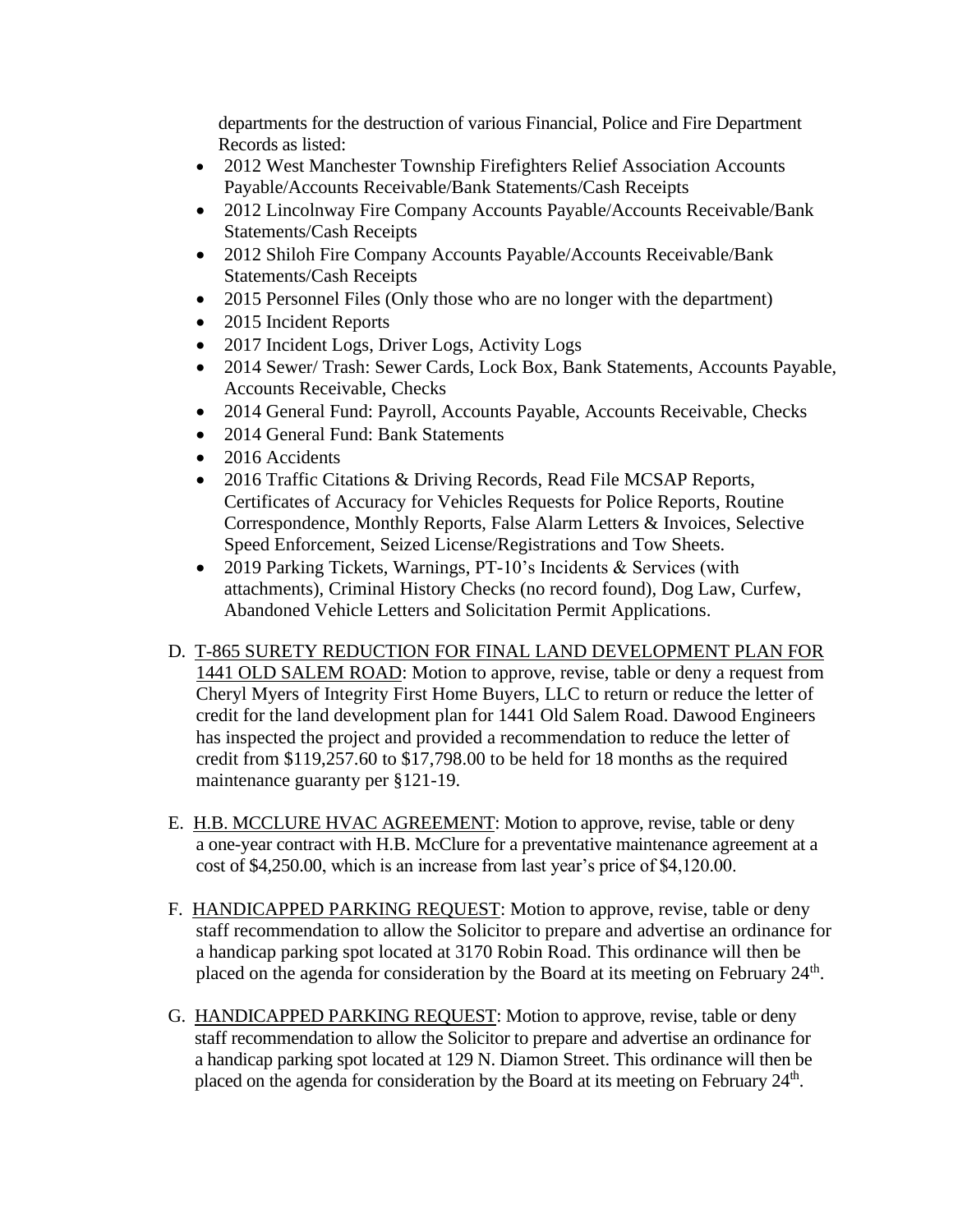- H. ROAD CLOSURES: Motion to ratify a road closure on Wilt Drive that occurred on January 19<sup>th</sup>, South Drive that occurred on January 20<sup>th,</sup> and Breezewood Road that occurred January 24<sup>th</sup> to the 28th for Columbia Gas to perform a non-emergency line replacement.
- I. ROAD CLOSURE: Motion to approve, revise, table or deny a road closure on North Drive that will occur January  $31<sup>st</sup>$  to February  $4<sup>th</sup>$  for Columbia Gas to perform a nonemergency line replacement.
- J. COLONIAL HOUSE SEWER ISSUE & R-O-W APPLICATION: Discussion by the Board regarding the agreement between Colonial House and the Township that the Township would be the permittee for a highway occupancy permit (HOP) to place sewer lines in the state right-of-way in exchange for financial contribution. Currently Colonial House has not paid this fee, and is requesting the payment be made in equal payments over a four-year period due to the increase in cost since the estimate was last made.
- K. TRANSPARENCY DISCUSSIONS: Discussion by the Board regarding transparency topics as follows:
- Streaming Board of Supervisors meetings on the Township website and both Facebook pages and archiving all meetings for one (1) year.
- Meeting agendas posted as soon as available on the Township website homepage.
- Posting on website all expiring terms for boards and commissions (Zoning Hearing, Recreation, Planning Commission) three months prior to expiration and invite applications. Current members can still respond if they wish to be re-appointed.
- L. AMERICAN RESCUE FUNDS RESOLUTION 21-24: Discussion on a proposed use for the rescue funds for the police department to purchase a license plate reader.
- M. NEW ROAD CREW POSITION: Motion to approve, revise, table or deny staff recommendation to create a new position that will be combined between the road crew and the parks/recreation department.
- N. ROAD CLOSURE ON BAKER ROAD: Motion to approve, revise, table or deny approval of the upcoming bridge project by PennDOT to close a portion of Baker Road for construction from February 10, 2022, to the anticipated end date of July 25, 2022. A traffic detour will be implemented and has been provided to the Board.
- O. REQUEST FOR PAYMENT: Motion to approve, revise, table or deny application for payment #6 from PSI Pumping Solutions Inc., for the Adams Street Pump Station Project in the amount of \$11,784.96.

# **VII. ADMINISTRATIVE REPORTS**

- A. RECREATION DIRECTOR
- B. FINANCE DIRECTOR